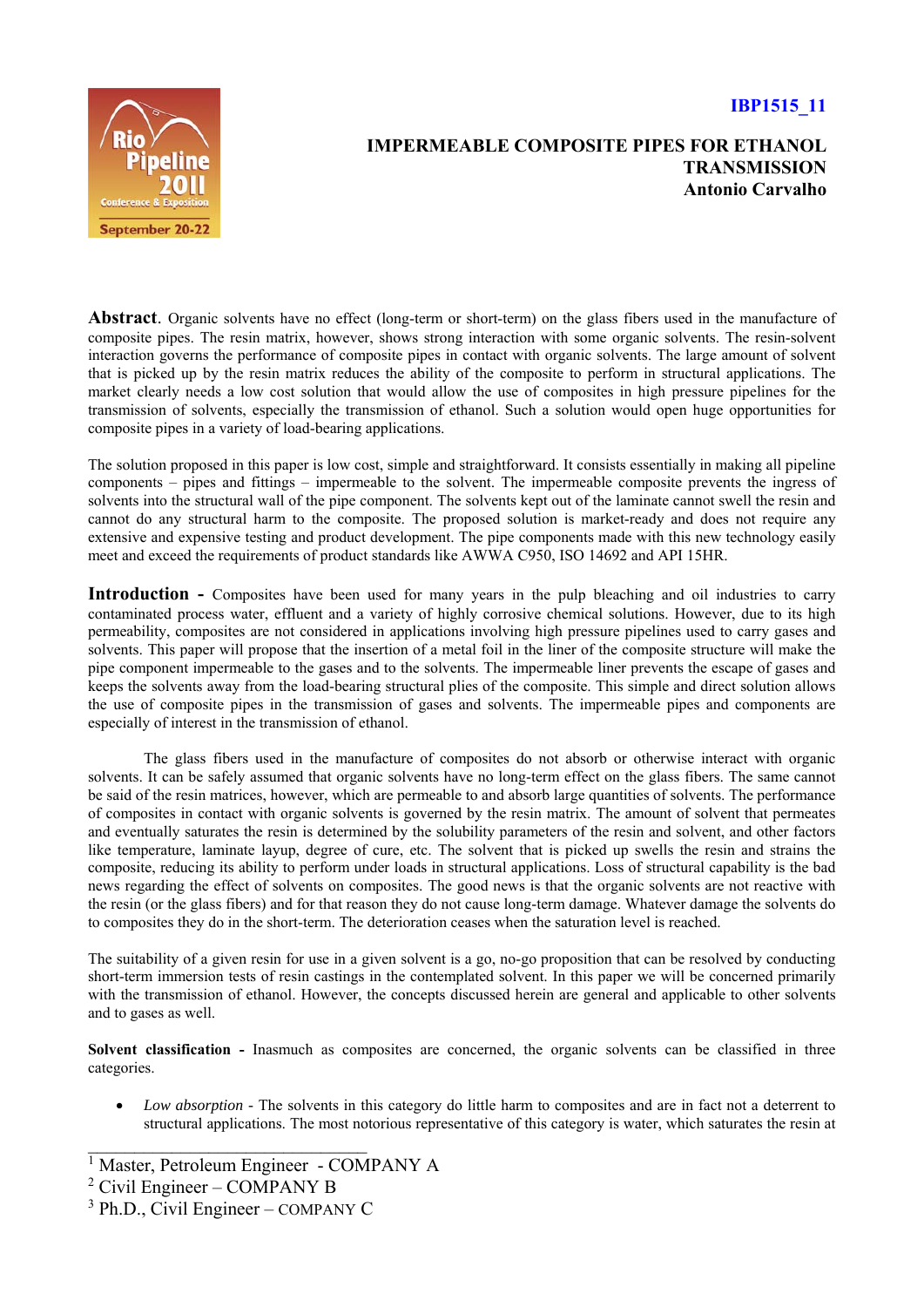low levels of absorption, usually in the 1% range. The low strains caused by such small absorption do little structural harm to the composite and allow its use in demanding load bearing applications such as the high pressure pipes so common in the oil industry. The use of high pressure composite pipes in the oil industry is a widespread "regular" application which is familiar to everyone. Low absorption solvents like water, therefore, are not a deterrent to the use of composites in load bearing structural situations.

- *Medium absorption -* The level of swelling caused by the solvents in this category is moderate and may allow the application of composite in non-load bearing applications such as underground storage tanks and low pressure pipes. There is a variety of organic solvents falling in the category. The most notorious are, maybe, ethanol and methanol, which saturates the resin at circa 10% absorption. The 10% saturation observed in ethanol/methanol should be compared with the 1% saturation observed in water.
- *High absorption -* The swelling caused by the solvents in this category is too high, leading to resin cracking and the failure of the composite even in non-structural applications. Acetone is a good example of a solvent in this category.

There are many low pressure non-structural applications of composites in ethanol. Examples are the widespread underground storage tanks and distribution pipelines used in filling stations. The Underwriters Laboratories have tested and approved specific resins for use in the storage and distribution of ethanol and methanol in such applications. However, these are non-structural or at best low pressure applications that do not require the ultimate structural performance and ultimate mechanical properties of the composite. This scenario changes completely in demanding structural applications such as high pressure pipelines.

The high pressures stretch the composites to their limit. Ethanol does not interact chemically with the polyester or epoxy resins that are used in the manufacture of the composite pipes. Rather, ethanol has a solvent effect on these resins. As the resin picks-up the ethanol, it swells, expands and loses mechanical properties in the process. The degree of deterioration depends on the amount of ethanol that is absorbed. Small amounts of solvent pick-up are acceptable and even desirable in some applications as the solvent may plasticize and improve the performance of the resin matrix. For example, the polyester resins immersed in water will pick-up and saturate when the level of 1.0% absorption is reached. This low absorption is considered acceptable and is not a concern in engineering applications. Other solvents, however, are picked-up in such high quantities as to crack the resin and rule out the use of composites altogether, even in non-structural applications.

A good starting rule to decide the suitability of composites in load-bearing applications with solvents is to discard their use if the saturation level exceeds 5% of the resin weight. That was the rule used in screening the resins for application in ethanol transmission lines. We tested several products in our portfolio, ranging from the best, high cost UL-approved resins for ethanol use, to the lowest cost least likely products. The tests consisted in immersing post-cured 2,0 mm thick resin castings in ethanol at room temperature and monitor the weight gain. The results are shown in table 1.

| Resin       | Initial<br>weight | Post-cure | Absorption $\Delta m$ (%) |         |         |          |          |            |          |  |
|-------------|-------------------|-----------|---------------------------|---------|---------|----------|----------|------------|----------|--|
|             |                   |           | 30 days                   | 60 days | 90 days | 120 davs | 180 days | $210$ days | 240 days |  |
| <b>DCPD</b> | 98.3306           | 90C       | 6,38                      | 11.58   | 13,79   | 14.12    | 14.50    |            |          |  |
| <b>TERE</b> | 95.5145           | 90C       | 0.74                      | 1.72    | 2.53    | 2.90     | 3.72     | 4.22       | 4,89     |  |
| <b>TERE</b> | 92,0003           | 120C      | 0.34                      | 1.02    | 1,58    | 1,79     | 2.31     | 2.62       | 3,00     |  |

| Resin       | Initial<br>weight | Post-cure | Absorption $\Delta m$ (%) |      |          |          |          |       |       |
|-------------|-------------------|-----------|---------------------------|------|----------|----------|----------|-------|-------|
|             |                   |           | 270 days                  | 300  | 330 days | 360 days | 390 days | 420   | 450   |
|             |                   |           |                           | days |          |          |          | days  | days  |
| <b>DCPD</b> | 98.3306           | 90C       | 14.50                     |      |          |          |          |       |       |
| <b>TERE</b> | 95.5145           | 90C       | 5,60                      | 6.66 | 8,14     | 9.48     | 10.08    | 10,49 | 10,64 |
| <b>TERE</b> | 92,0003           | 120C      | 3,37                      | 3.79 | 4,32     | 4,95     | 5,74     | 6,70  | 7.58  |

| Resin | Initial<br>weight | Post-cure | Absorption $\Delta m$ (%) |             |          |          |          |             |             |  |
|-------|-------------------|-----------|---------------------------|-------------|----------|----------|----------|-------------|-------------|--|
|       |                   |           | 480 days                  | 510<br>davs | 540 days | 570 days | 600 days | 690<br>days | 710<br>days |  |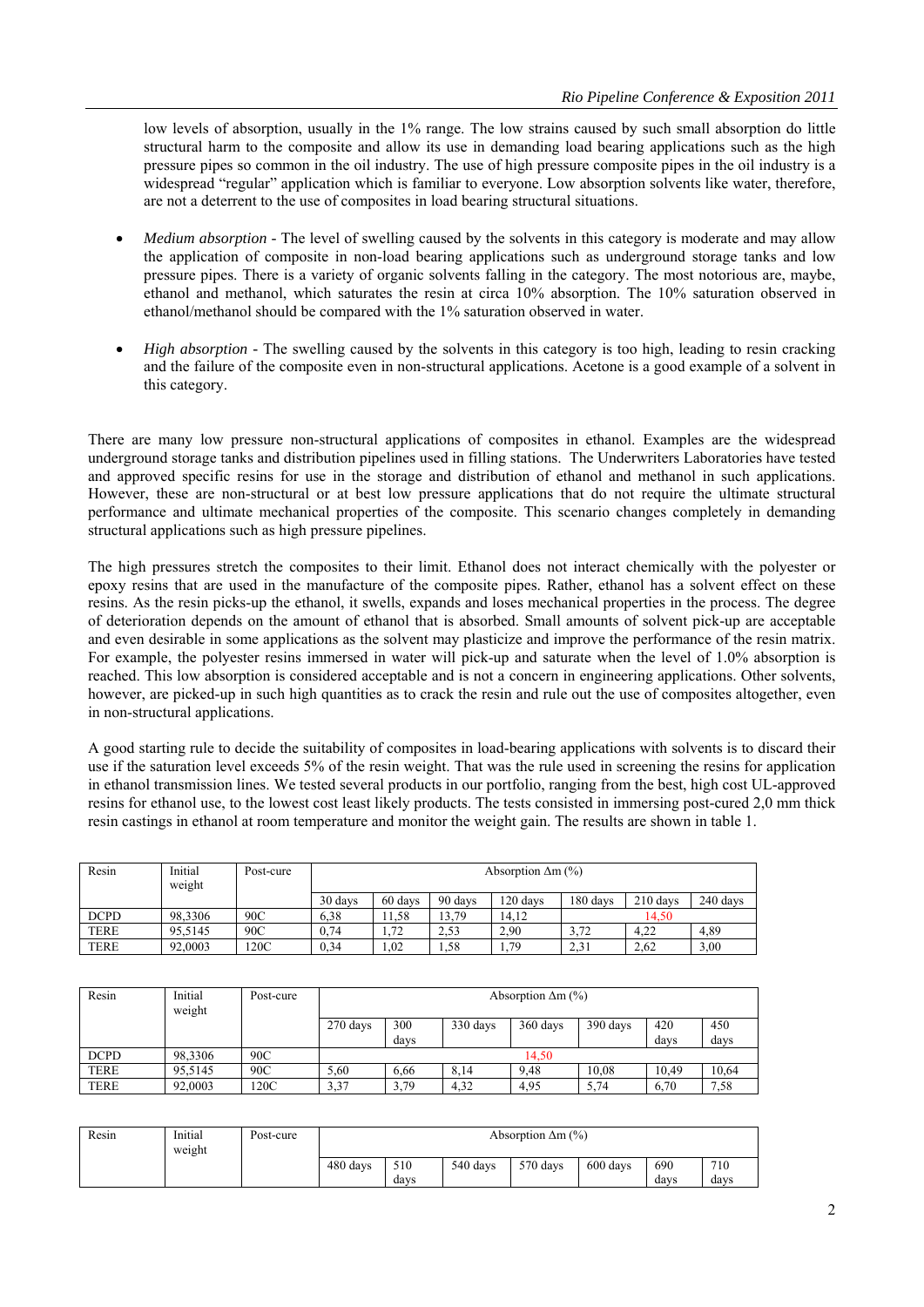| <b>DCPD</b> | 98.3306     | 90C  | $.4.50 -$              |       |      |               |       |       |  |
|-------------|-------------|------|------------------------|-------|------|---------------|-------|-------|--|
| <b>TERE</b> | 05<br>.5145 | 90C  | 71<br>$\sim$<br>10.    | 10.75 | ---- | 10.69         | 10.69 | 10.74 |  |
| <b>TERE</b> | 92,0003     | 120C | 1 <sub>0</sub><br>0.12 | 8,68  | ---- | $\sim$<br>ے ب | 9,85  | 10.30 |  |

Table 1 Ethanol pick-up evolution by a high end TERE and a low end DCPD polyester resin.

Table 1 indicates a high absorption level (circa 11%) of ethanol at saturation for the high-end UL approved terephthalic resin. This level exceeds the 5% limit that we consider reasonable for structural use. The UL 1317 standard allows the use of TERE resins in non-structural applications such as underground ethanol storage tanks. However, for high pressure pipelines the 11% absorption is deemed too high and TERE resins should not be used. As a side note the reader may see from table 1 that the difference between the low-end DCPD resin and high-end terephthalic polyester is not in the final saturation level, but in the time to saturation.

The coefficients of diffusion are related to the times to saturation. The coefficients of diffusion for the resins tested are calculated as:

TERE: 
$$
D = \frac{\pi^2}{4} \times \frac{(thickness)^2}{time} = \frac{\pi^2}{4} \times \frac{2^2}{710} = 0,014 \frac{mm^2}{day}
$$

DCPD: 
$$
D = \frac{\pi^2}{4} \times \frac{2^2}{120} = 0,082 \frac{mm^2}{day}
$$

**The solution -** The previous section indicated that there is no resin available in the market to produce high pressure composite pipes for the transmission of ethanol. Even the best UL approved products cannot be used. Still, there is a clear market need for a technical solution that would allow the structural use of composites in the transmission of ethanol. Such a solution would open huge opportunities for composite pipes and tanks in a variety of load-bearing applications involving not only ethanol but other organic solvents as well. Ethanol transmission is the most notorious and immediate application. Brazil has at this time large ongoing projects to build thousands of miles of pipelines to bring ethanol from remote sugar cane producing provinces to export or consumer outlets. The transmission of ethanol is a clear and immediate opportunity for composite pipes. Another interesting application would be in gas transmission pipelines, as we have indicated. However, a solution is needed to solve the high ethanol absorption problem.

The solution that we propose is very simple and straightforward. Our solution consists essentially in making pipes, fittings and joints having a low cost impermeable liner that prevents the solvent from entering the structural wall of the composite. If the solvent cannot get in, it cannot swell the resin and it cannot do any harm to the composite. As far as the pipe/tank/fitting/joint is concerned, the scary solvent application is the equivalent to the benign and usual water situation which is familiar to all design engineers and is accounted for in the available design codes.

Our solution is market-ready and does not require extensive and expensive testing. The pipe components are qualified by existing test methods to meet the requirements of product standards like AWWA C950, ISO 14692 and API 15HR. The qualification tests are performed on water-filled test specimens. The use of water-filled test specimens is acceptable since, as we said earlier, the impermeable liner keeps the solvent away from the structural layers of the composite. In many instances the qualification routine is not really necessary, since the pipe manufacturer would in fact be offering a "new product" that is essentially the same regular, pre-qualified product from his regular portfolio, plus the additional impermeable liner.

Figures 1, 2 and 3 show the manufacturing process. The impermeable metal foil is helically wound on a rotating mandrel prior to the lamination of the structural plies.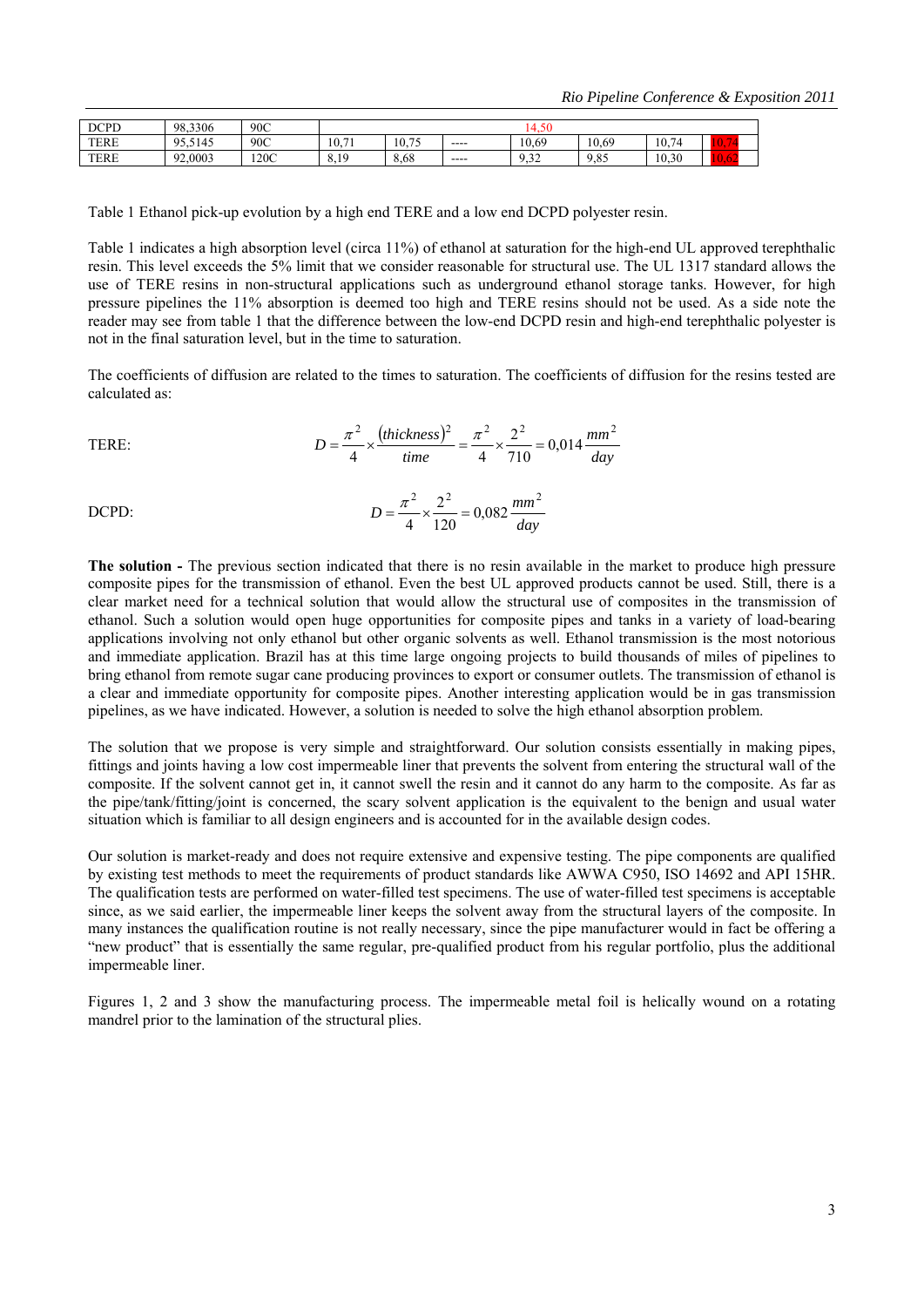

Fig. 1 - The pipes are made in the usual way. The impermeable metal foil is helically wound on the rotating mandrel prior to laminating the structural plies

**Market acceptance -** The end-users will realize that the "new impermeable pipes" are in essence the same "standard products" that have been proven in many "non-solvent" applications. Market acceptance is not expected to be a major hurdle. Once the end-users realize that the impermeable liner prevents the solvent from reaching the structural layers of the composite, they understand that this "new product" is in fact the same "old product". The "new product" should perform like the "old product". The difference being, of course, in the impermeable liner that keeps away the dreadful solvent.

**Economics –** The impermeable liners in composite components bring with them a very significant economic benefit. Since the resin never comes in contact with the solvent/ethanol, it is possible to make the composite using low cost resins throughout. This is a major factor in cutting cost, even in non-structural applications like underground fuel storage tanks. Expensive novolac type vinyl ester resins are no longer required.

**Conclusion –** The inclusion of impermeable liners in pipes, tanks, fittings and joints allows the use of low cost composites in structural applications involving solvents. Such applications have never before been contemplated. A window of opportunity opens up for storage tanks and pipelines for solvents, gas and ethanol transportation.